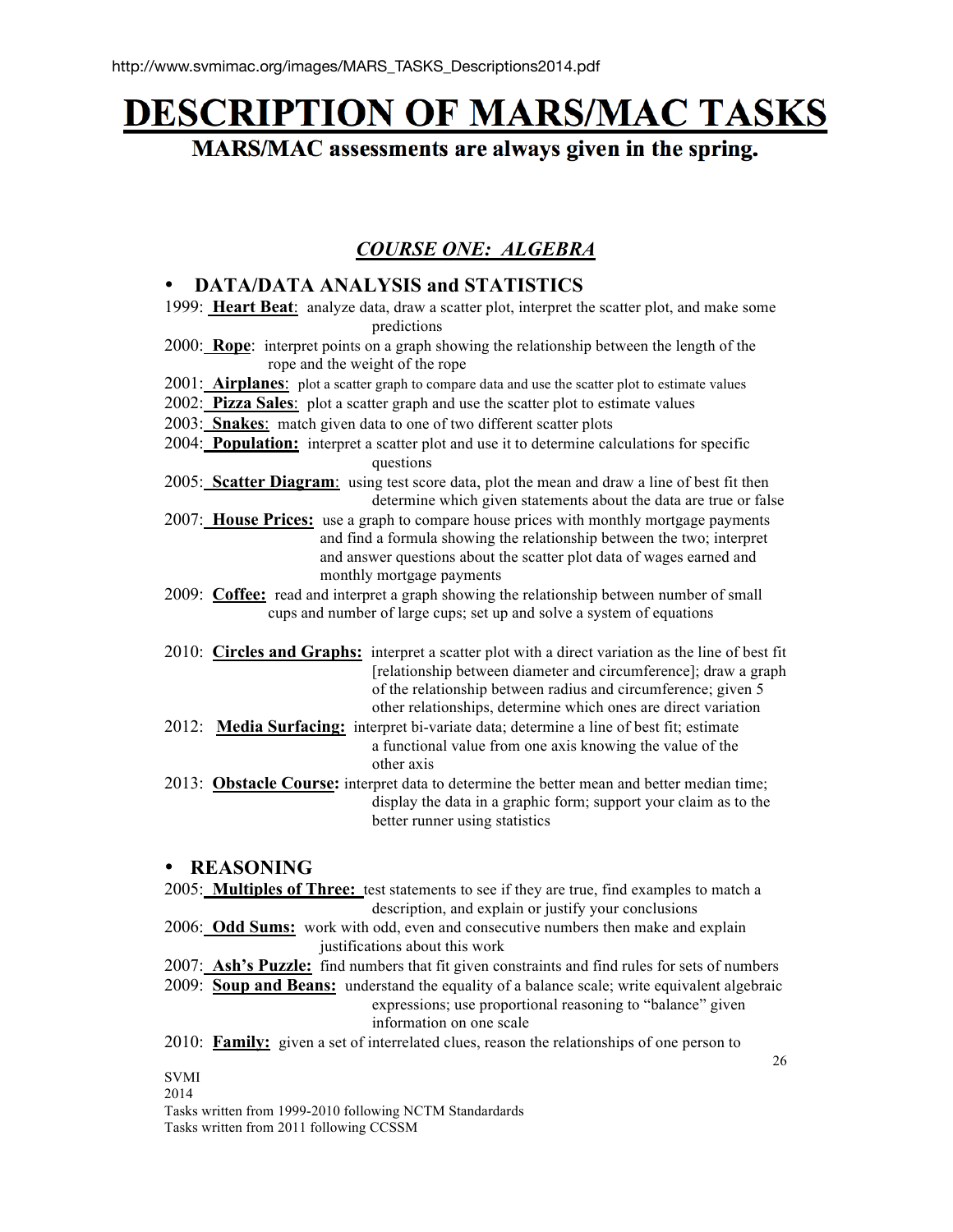#### another

2014: **Representing Digits:** see structure in expressions; look at three-digit numbers, reverse the order of the digits, take the difference and that difference will always be divisible by 11; write an algebraic expression to represent the reversal of the digits; use these two expressions to justify why the difference will always be divisible by 11

## • **GEOMETRY and MEASUREMENT**

1999: **Cakes:** relate diameter and area when enlarging a circle and use ratio and proportion when changing a recipe

2000: **Co-Ordinates:** identify congruent triangles and find the area of a tilted square plotted on a coordinate grid

2001: **B's**: apply rules for circumference and area of circles to a shape **B**

- 2002: **Making a Puzzle:** using the 12 pentominoes: determine the area of a given rectangle; test a conjecture and explain solutions whether or not some or all of the pentominoes can make a square
- 2003: **Crisscross Numbers:** use algebra to explain number patterns found in a hundreds chart

2003: **Vacuum Cleaning:** using grid and given length of room and vacuum cord, determine

what areas of the room can and cannot be cleaned

2004: **From 2 to 3 Dimensions:** imagine a 3D shape from its 2D net and compare the areas and lengths of the 3D shape with its 2D net

2006: **Swimming Pool**: find the volume of the pool; determine the time it takes to fill the pool; select the graph which best represents the depth of the pool as it fills at a steady rate of one gallon per second

- 2008: **Expressions**: work with algebraic expressions for areas and perimeters of parallelograms and trapezoids
- 2009: **Circles and Spheres:** match given formulae with respective graph; explain your matches; solve for one variable in terms of the other
- 2011: **Shape Sequence:** extend a sequence of rectangle areas; write an algebraic expression for the next rectangle in the sequence
- 2012: **Rectiles:** determine areas and dimensions of rectangles; use polynomial equations to represent area models; factor polynomials to determine the dimensions of rectangles; model geometric arrangements with algebraic expressions

#### • **ALGEBRA**

1999: **Network News:** apply a chain of operations shown as a network; infer generalizations about inverse operations

- 1999: **Number Grids:** check and prove generalizations about numbers in the hundreds chart
- 2000: **Speed, Distance, Time:** using 3 different variable representations for speed, distance and time and given the value of one variable, determine the values of the other two variables in terms of the given value
- 2000: **Building Units:** look for a pattern, write a rule for the number of rods needed to build a unit, use the rule to solve problems
- 2001: **Party Flags:** given measurement information determine the length of the sides of each flag and the space in between; use this information to express the rule for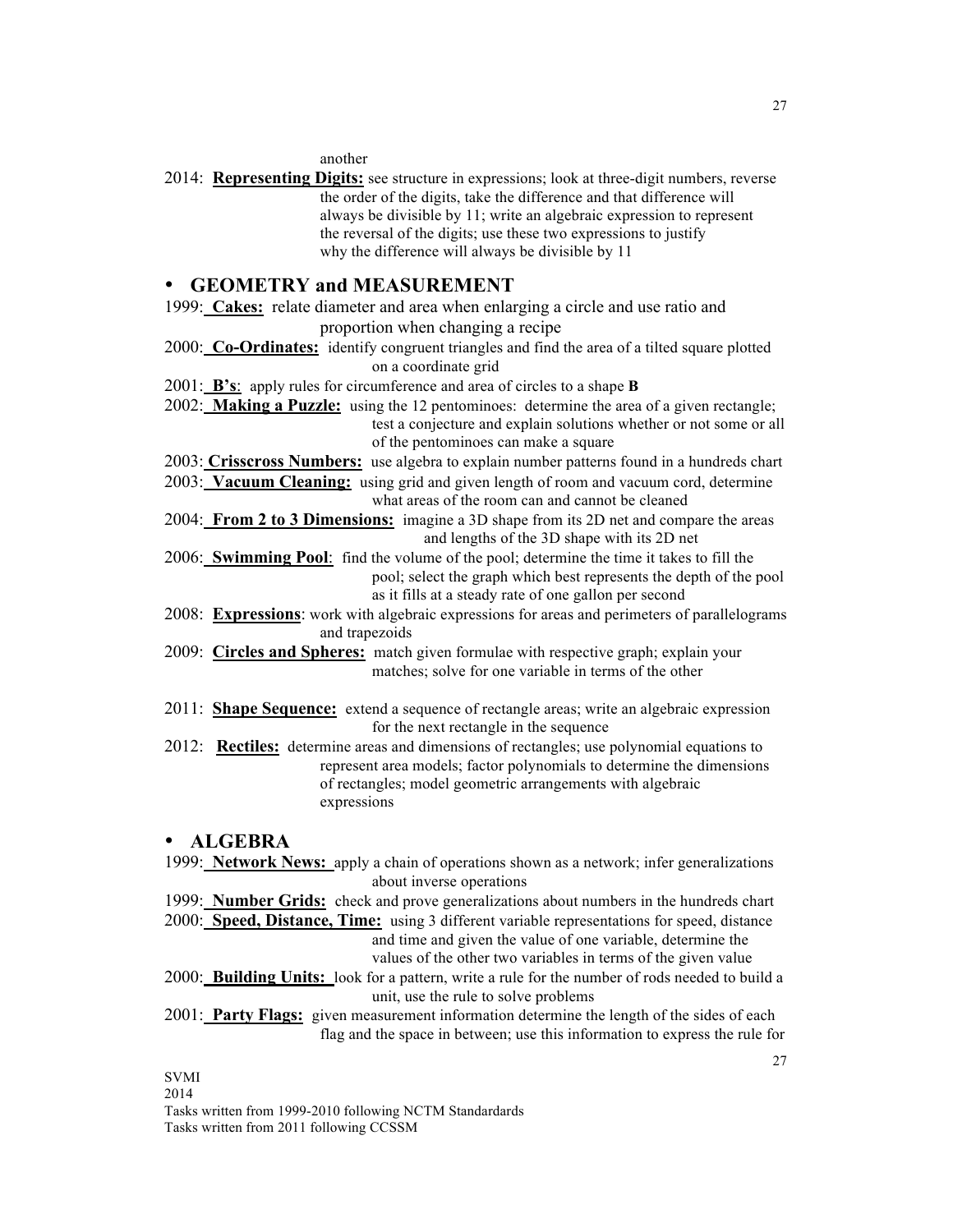#### the *nth flag*

2001: **Magic Pentagon:** similar to a magic square; given *x* as the corner A, determine the expressions in terms of *x* for the other corners in the pentagon; solve the equation and complete the pentagon with numerical values

2002: **Make Half:** solve for values to make fractions of the value 1/2

- 2002: **Number Machines:** work with number chains and explain your reasoning
- 2003: **Number Towers:** make and solve equations made from a given number pattern
- 2004: **Square Patterns:** extend two different patterns using gray and white squares;
	- determine the general rule for any size shape for each pattern
- 2004: **Fibonacci Sequences:** use the series to solve number problems using algebra
- 2005: **Magic Squares:** use algebraic expressions in magic square cells find the algebraic magic sum then apply this to a numerical magic squares with missing values
- 2005: **Fraction Sequences:** extend a given sequence of fractions then calculate and compare decimal values
- 2006: **Printing Tickets**: use graphs and formulae to determine the better deal in a cost analysis problem
- 2006: **Graphs:** match lines on a graph to the correct written equation
- 2007: **How Old Are They?:** translate written words into algebraic expressions; write and solve an equation for an age problem
- 2007: **Two Solutions**: find solutions to equations and inequalities
- 2008: **Sidewalk Patterns:** extend a geometric pattern and look for pattern/mathematical relationships between white, gray and total number of blocks
- 2009: **Words and Equations:** match word situations with two equations
- 2010: **The Trip:** write equations; solve a system of equations
- 2010: **Driving:** match stories about distance, rate, and time to graphs with no labels; make a graph from a given distance, rate, time situation; make comparisons between two different direct variations and their corresponding graphs
- 2011: **Meal Out:** use algebra to represent a real situation; solve an algebraic equation; test solutions to verify correctness of work
- 2011: **Fencing:** use algebra to represent a real situation using an appropriate method, i.e., system of equations
- 2012: **Cycle Shop:** model a situation using systems of equations; determine unknowns using multiple constraints; solve equations
- 2013: **Number Lines of Inequalities:** match inequality number line graphs to the appropriate numerical inequalities; write a set of inequalities to meet the conditions of the given number line graph; draw a number line graph to represent two given inequalities; write a set of inequalities such that the solution set is all real numbers
- 2013: **Speeding Ticket:** determine how far a speeding car will travel in one minute; determine the time it will take for the speeding car to reach an exit that is 3.4 miles ahead; write an expression to show the time a chasing police officer has been traveling to catch the speeding car; determine the average speed the police officer must travel to catch the speeding car before the exit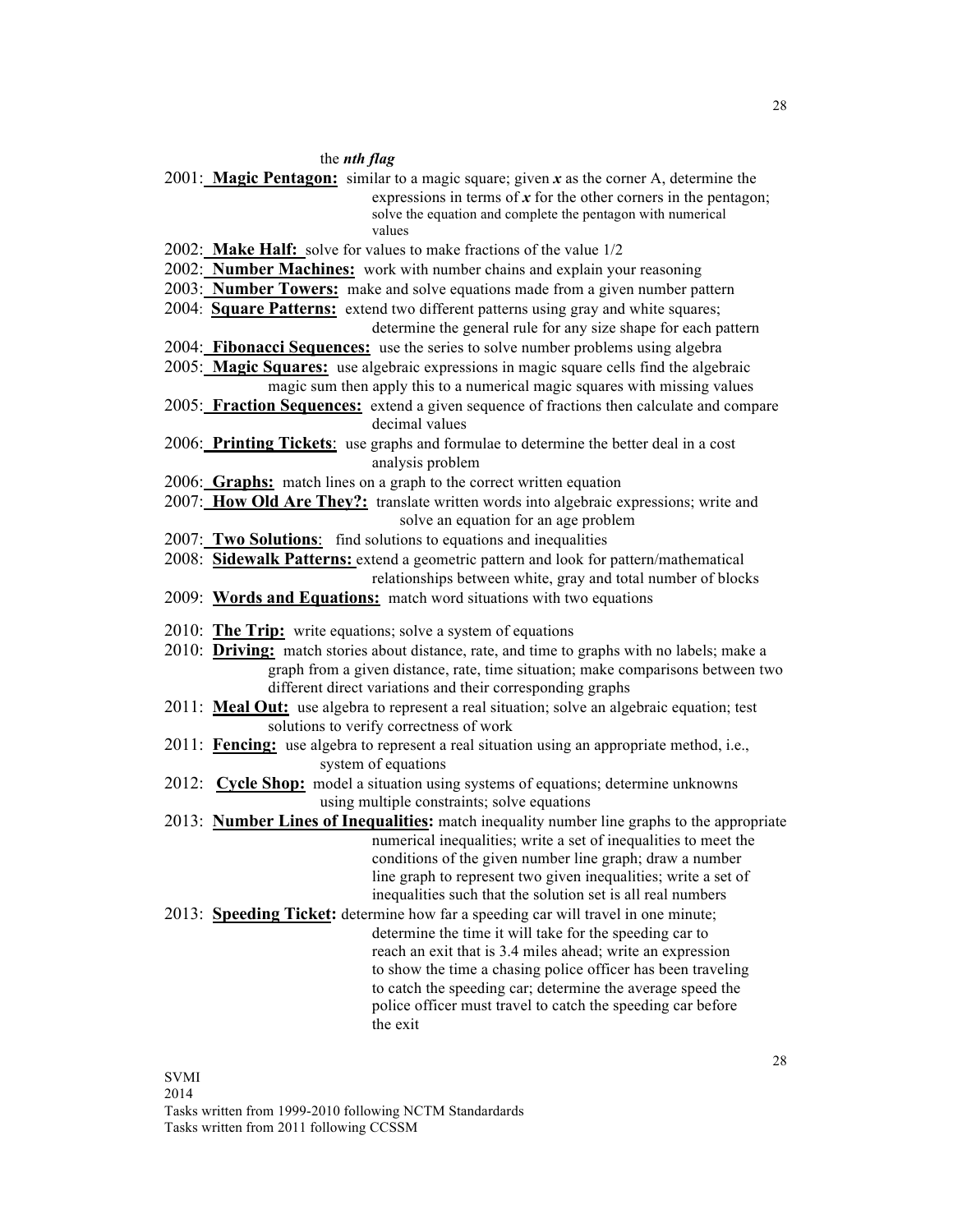- 2014: **Summer Job:** compare three different summer jobs by writing equations given their constraints; determine which job earns the largest salary after working only 9 weeks vs. which job would earn the most after the entire 12 weeks
- 2014: **The Basketball Game:** write equations to represent different given scenarios; solve this system of equations to answer the questions

### • **FUNCTIONS**

- 1999: **Swimming Race:** interpret a graph and work with speed, distances and time
- 2000: **Courthouse Steps**: extend a pattern and find a generalized rule
- 2001: **Trapezoidal Numbers**: extend and check a pattern; use values in a table to derive a formula; extrapolate from a graph
- 2002: **Toothpick Stairs:** extend and check patterns for perimeter toothpicks and interior toothpicks and determine a generalized rule for each
- 2003: **Conference Tables:** extend a pattern which begins with 4 tables and 12 people at size #1; find a rule for the number of tables for each size number; find a rule for the number of people for each size number; work backwards from 72 people
- 2004: **Graphs**: match four descriptions, equations, and graphs to each other
- 2005: **Vacations**: match four savings plans for a vacation to a graph, justify your match, match to an algebraic equation, write the missing equation and then write a description for a new and different equation
- 2006: **Patchwork Quilt**: extend a table for a pattern using white and black hexagons; work backwards from 66 white hexagons; determine a general rule to determine the number of white hexagons needed for *n* black hexagons
- 2007: **Graphs**: identify a given linear and quadratic graph; use the graph to answer questions; add another linear equation to the graph and answer questions about that equation
- 2008: **Sorting Functions:** match the graph, equation, rule and table which are equivalent representations for four situations
- 2008: **Buying Chips and Candy:** identify parts of a linear equation, write a linear equation, solve a pair of linear equations and determine is a given value is satisfies the constraints of the problem
- 2008: **Functions:** work with graphs and equations of linear and non-linear functions
- 2009: **Quadratic:** use a rule; change a rule into an algebraic expression; solve quadratics using graphs; solve quadratics using factoring or the quadratic formula; use algebra to prove equality
- 2010: **Quadratic Graphs:** match a quadratic graph to its graphical representation; understand transformations from one equation to another graphically based upon a "parent" quadratic graph and equation; solve a quadratic equation algebraically and graphically
- 2011: **Linear Graphs:** match a linear equation to its appropriate graph [4 of them]; draw the the graph of the equation not used; select an equation which could represent the speed of someone walking and explain why; select an equation that could represent conversion between two different monetary currencies
- 2011: **Understanding Graphs:** given a table, match a graph with an equation with a math fact and a statement of what these matching representations show mathematically

SVMI